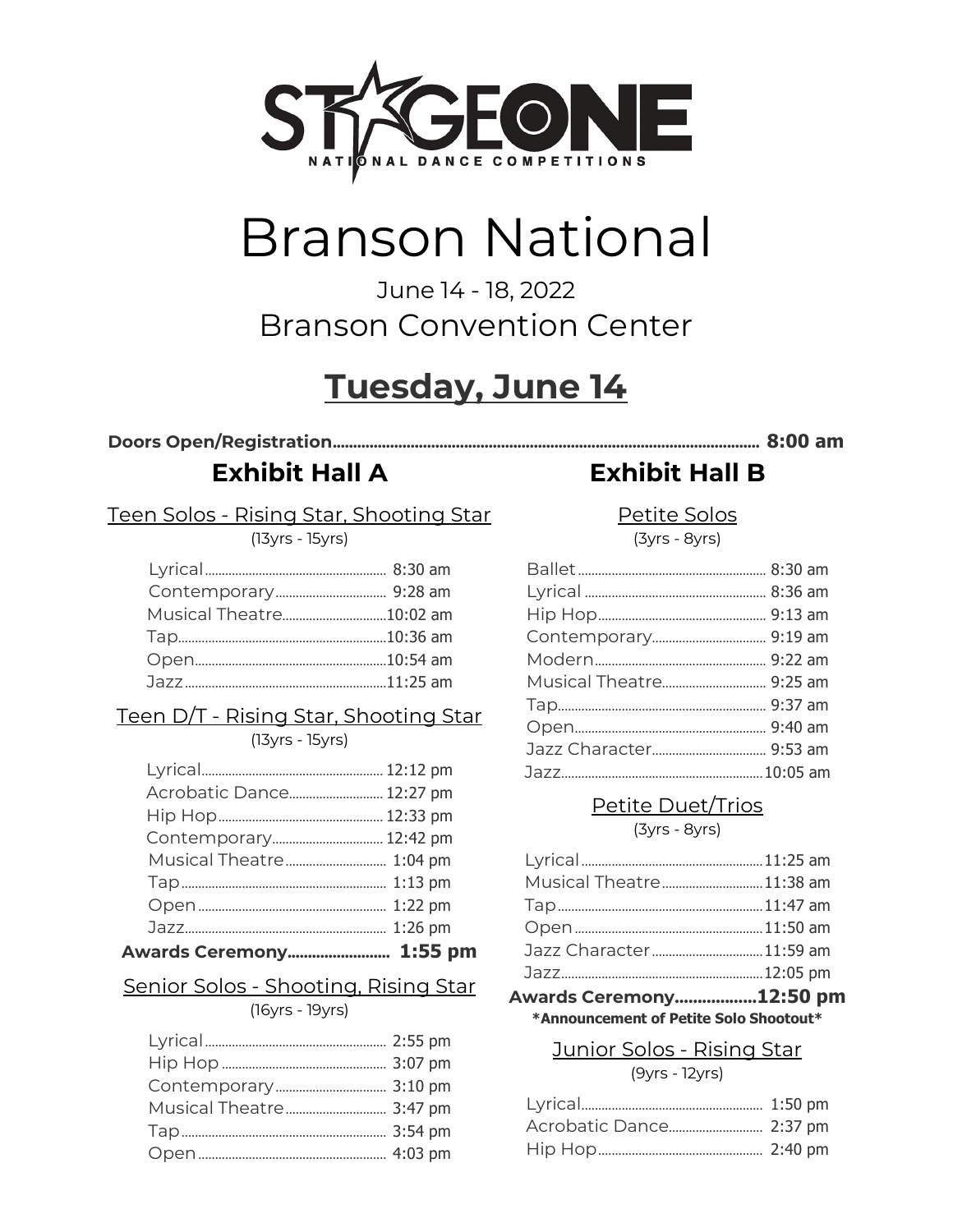Senior Duet/Trios - Shooting Star (16yrs - 19yrs)

| Awards Ceremony 4:40 pm |  |
|-------------------------|--|
|                         |  |
| Acrobatic Dance 4:21 pm |  |

| Musical Theatre 3:23 pm |  |
|-------------------------|--|
|                         |  |
|                         |  |
| Jazz Character 3:51 pm  |  |
|                         |  |
|                         |  |

#### Junior Duet/Trios - Rising Star

#### $(9yrs - 12yrs)$

| Musical Theatre 5:05 pm |  |
|-------------------------|--|
|                         |  |
|                         |  |
| Jazz Character 5:35 pm  |  |
|                         |  |
| Awards Ceremony 6:05 pm |  |

# **Wednesday, June 15**

#### 

**Exhibit Hall A** 

Teen Solos - Elite Star

(13yrs - 15yrs)

| Musical Theatre10:54 am |  |
|-------------------------|--|
|                         |  |
|                         |  |
| Jazz Character 11:35 am |  |
|                         |  |
|                         |  |

#### Teen Duet/Trios - Elite Star (13yrs - 15yrs)

| *Announcement of Teen Solo Shootout* |  |
|--------------------------------------|--|
|                                      |  |
|                                      |  |
|                                      |  |
|                                      |  |
| Musical Theatre 1:26 pm              |  |
|                                      |  |
|                                      |  |
|                                      |  |

**Exhibit Hall B** 

Junior Solos - Shooting Star

(9yrs - 12yrs)

| Musical Theatre 9:56 am |  |
|-------------------------|--|
| Tap Character 10:27 am  |  |
|                         |  |
|                         |  |
| Jazz Character 11:07 am |  |
|                         |  |

#### Junior Duet/Trios - Shooting Star

 $(9yrs - 12yrs)$ 

| Jazz Character  1:32 pm  |  |
|--------------------------|--|
|                          |  |
|                          |  |
| Musical Theatre 12:58 pm |  |
| Contemporary 12:52 pm    |  |
|                          |  |
|                          |  |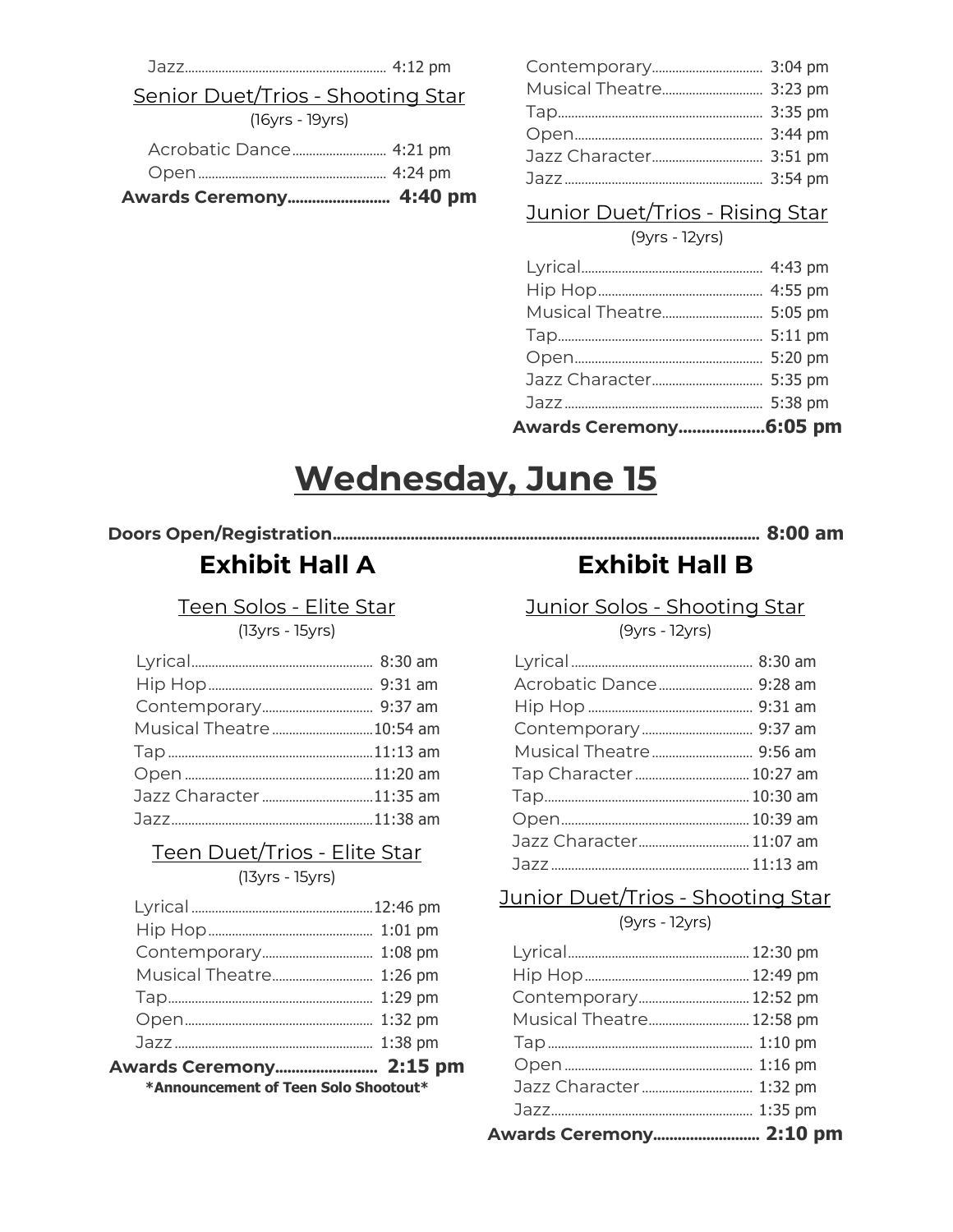#### Senior Solos - Elite Star

(16yrs - 19yrs)

(16yrs - 19yrs)

| *Announcement of Senior Solo Shootout* |  |  |
|----------------------------------------|--|--|
| <b>Awards Ceremony 7:20 pm</b>         |  |  |
|                                        |  |  |
|                                        |  |  |
|                                        |  |  |
|                                        |  |  |

#### Junior Solos - Elite Star

 $(9yrs - 12yrs)$ 

| Acrobatic Dance 3:41 pm |  |
|-------------------------|--|
|                         |  |
|                         |  |
| Musical Theatre 4:21 pm |  |
|                         |  |

#### Senior Duet/Trios - Elite Star Junior Duet/Trios - Elite Star

 $(9yrs - 12yrs)$ 

| Awards Ceremony 6:00 pm |  |
|-------------------------|--|
|                         |  |
| Musical Theatre 5:26 pm |  |
|                         |  |
|                         |  |
|                         |  |

**Announcement of Junior Solo Shootout\*** 

# **Thursday, June 16**

#### Petite Small Groups

(3yrs - 8yrs)

#### Petite Large Groups

(3yrs - 8yrs)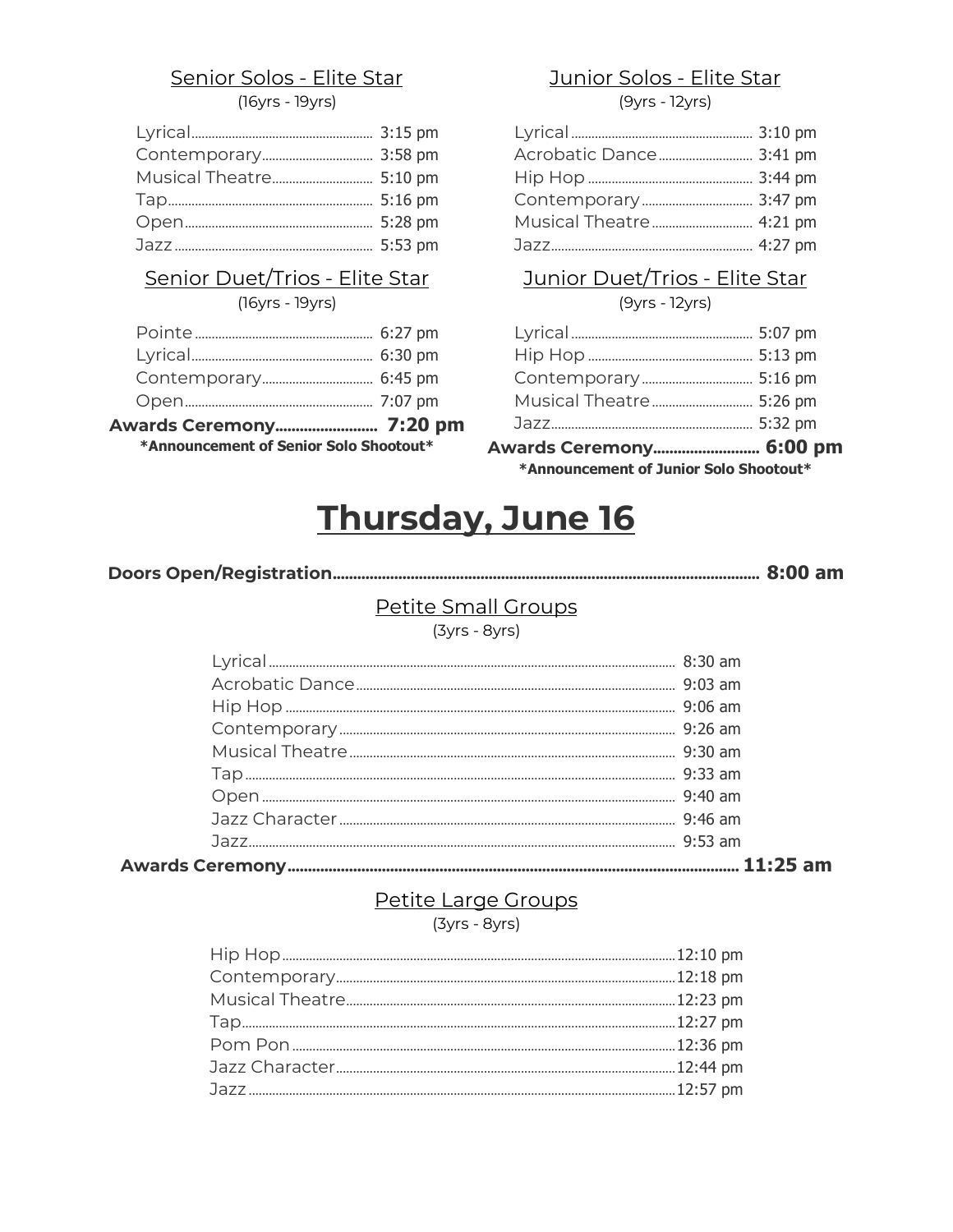#### Petite Lines

 $(3yrs - 8yrs)$ 

#### \*Announcement of Petite Group Shootout\*

#### **Junior Small Groups**

#### $(9yrs - 12yrs)$

# Friday, June 17

#### **Junior Large Groups**

 $(9yrs - 12yrs)$ 

#### **Junior Lines**

 $(9yrs - 12yrs)$ 

#### **Junior Productions**

 $(9yrs - 12yrs)$ 

\*Announcement of Junior Group Shootout\*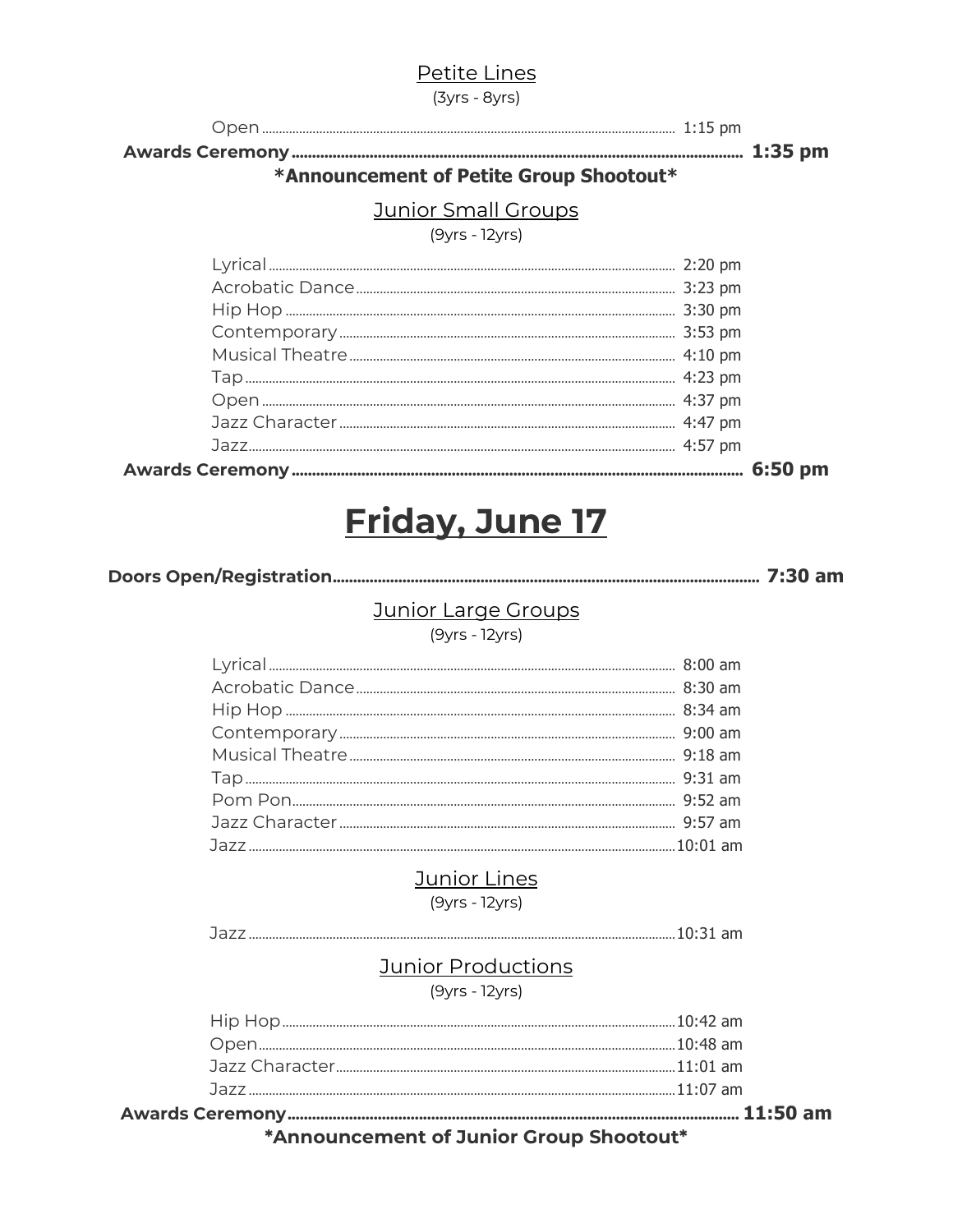#### Teen, Senior Small Groups

(13yrs - 19yrs)

# Solo Shootout Challenge